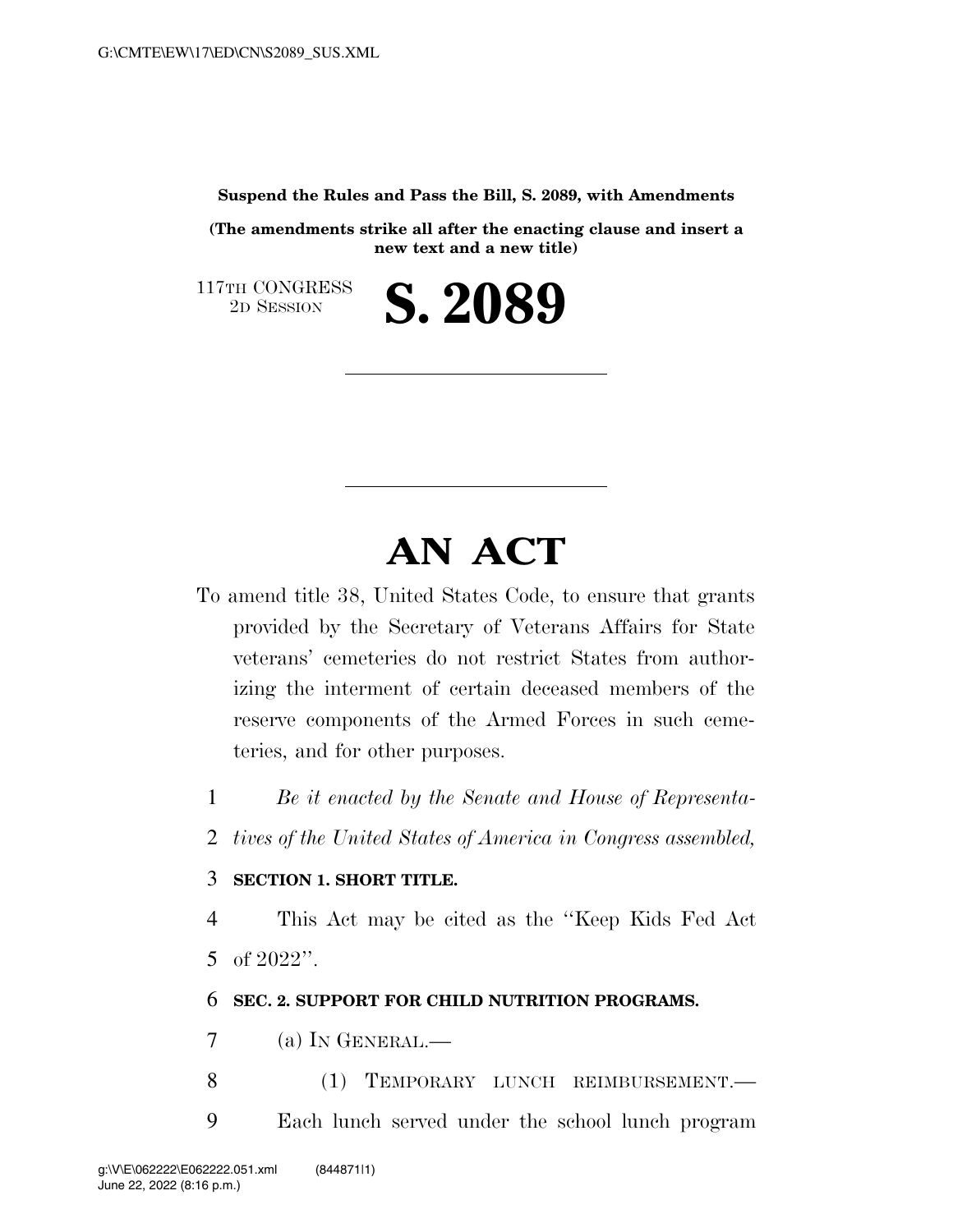authorized under the Richard B. Russell National School Lunch Act (42 U.S.C. 1751 et seq.) shall re- ceive an additional reimbursement in the amount of 40 cents.

 (2) TEMPORARY BREAKFAST REIMBURSE- MENT.—Each breakfast served under the school breakfast program established by section 4 of the Child Nutrition Act of 1966 (42 U.S.C. 1773) shall receive an additional reimbursement in the amount of 15 cents.

 (3) LIMITATION.—The additional reimburse- ment amounts authorized under this subsection shall only be available for the school year beginning July 2022.

 (4) TEMPORARY GUIDELINES.—Notwith- standing any provision of the Richard B. Russell National School Lunch Act (42 U.S.C. 1751 et seq.) or the Child Nutrition Act of 1966 (42 U.S.C. 1771 et seq.), for the school year beginning July 2022, the income guidelines for determining eligibility for free lunch under the school lunch program author- ized under the Richard B. Russell National School Lunch Act (42 U.S.C. 1751 et seq.) and free break- fast under the school breakfast program established by section 4 of the Child Nutrition Act of 1966 (42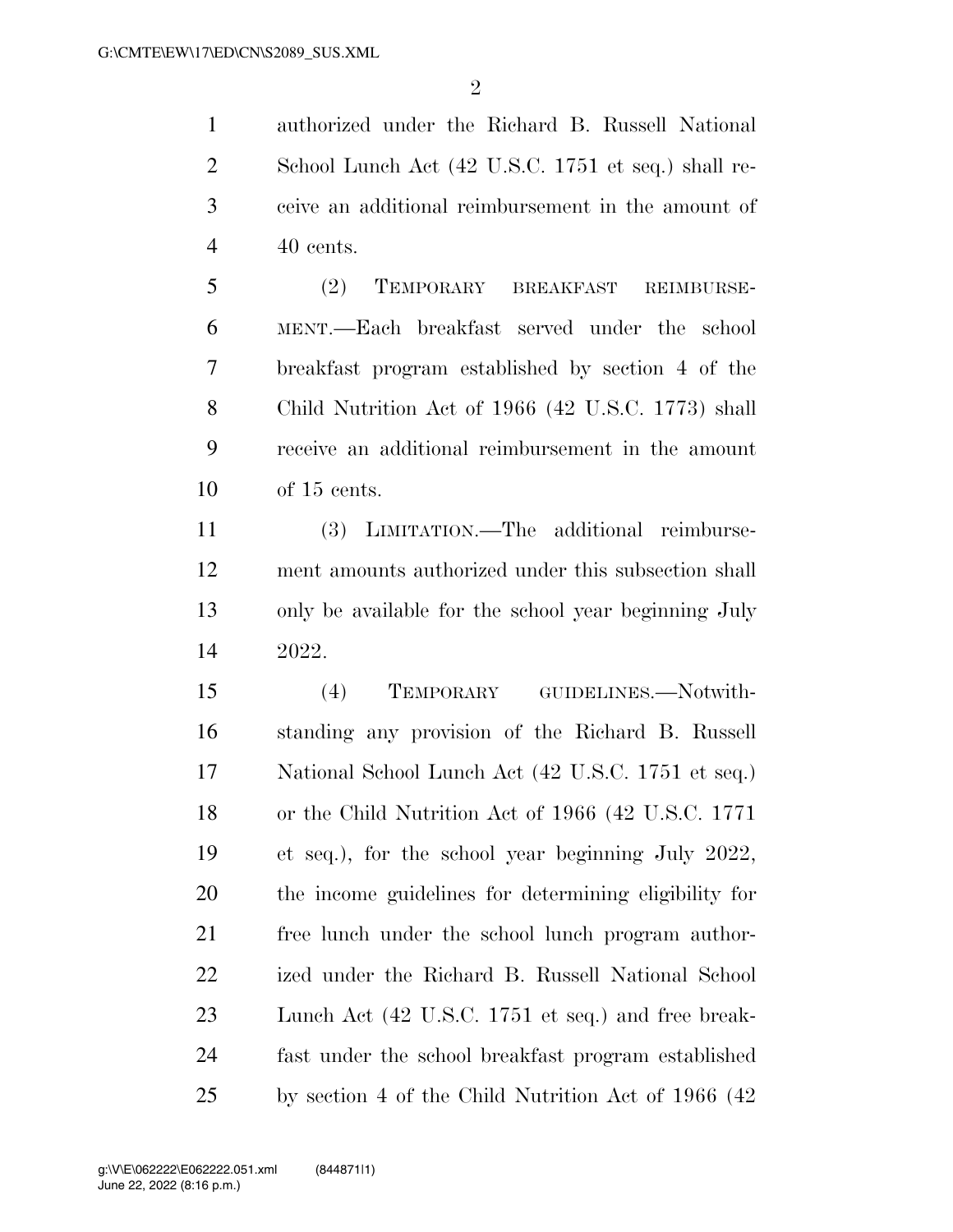| $\mathbf{1}$   | U.S.C. 1773) shall be 185 percent of the applicable      |
|----------------|----------------------------------------------------------|
| $\overline{2}$ | family size income levels contained in the nonfarm       |
| 3              | income poverty guidelines prescribed by the Office of    |
| $\overline{4}$ | Management and Budget, as adjusted annually in           |
| 5              | accordance with section $9(b)(1)(B)$ of the Richard      |
| 6              | B. Russell National School Lunch Act (42 U.S.C.          |
| 7              | $1758(b)(1)(B)$ .                                        |
| 8              | $(5)$ APPROPRIATIONS.—                                   |
| 9              | (A) IN GENERAL.—There is appropriated,                   |
| 10             | out of any funds in the Treasury not otherwise           |
| 11             | appropriated, such sums as are necessary to              |
| 12             | carry out this subsection.                               |
| 13             | DISBURSEMENT.—A State<br>(B)<br>agency                   |
| 14             | shall disburse funds made available under sub-           |
| 15             | paragraph $(A)$ to school food authorities partici-      |
| 16             | pating in the school meal programs described in          |
| 17             | paragraphs $(1)$ and $(2)$ .                             |
| 18             | (b) EXTENSION OF WAIVERS.—Section 2202 of the            |
| 19             | Families First Coronavirus Response Act (42 U.S.C. 1760) |
| 20             | note; Public Law $116-127$ is amended—                   |
| 21             | $(1)$ in subsection $(a)(1)$ —                           |
|                |                                                          |
| 22             | $(A)$ in the matter preceding subparagraph               |
| 23             | $(A)$ , by inserting "due to the COVID-19 pan-           |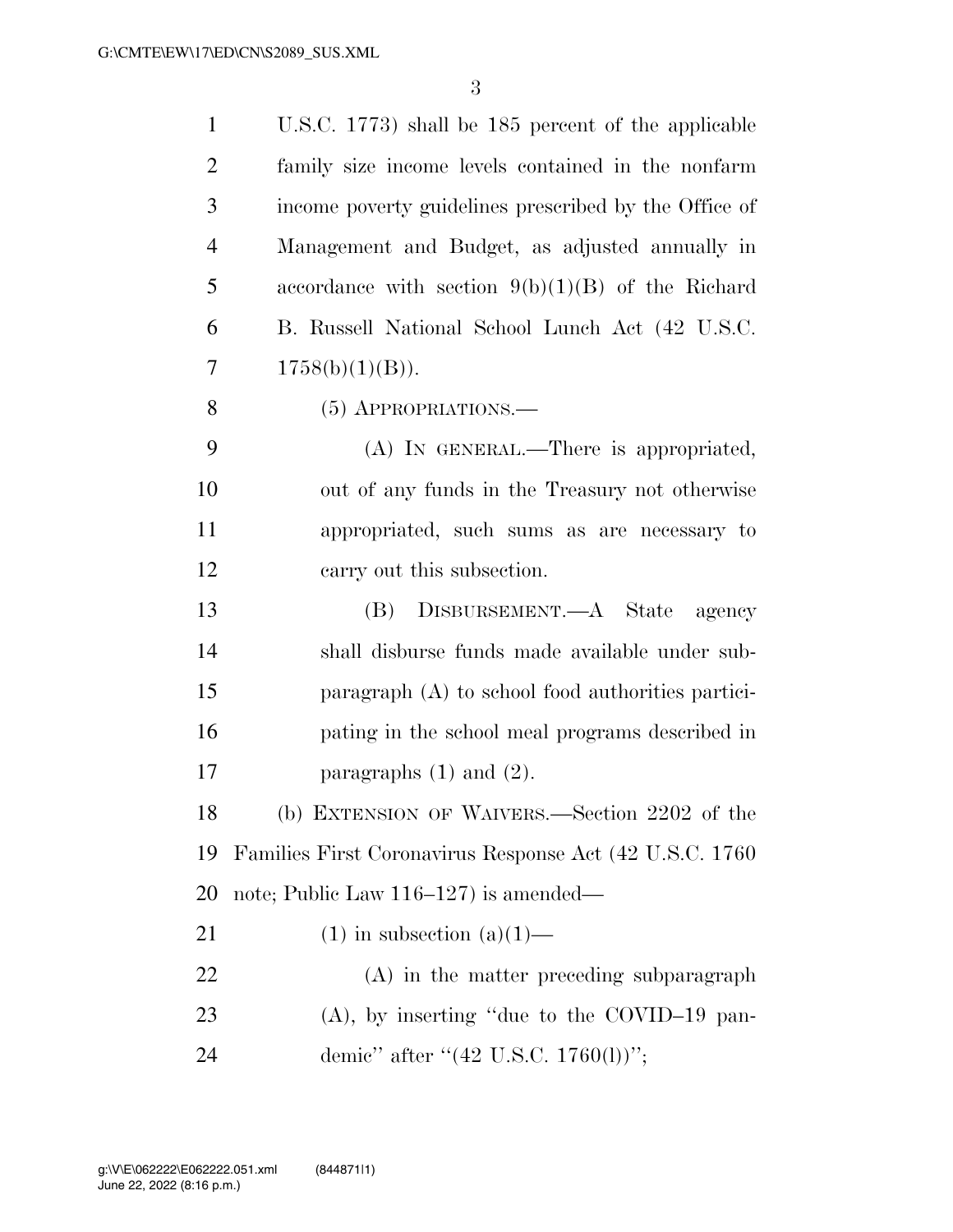| $\mathbf{1}$   | $(B)$ in subparagraph $(A)$ , by striking          |
|----------------|----------------------------------------------------|
| $\overline{2}$ | "and" after the semicolon and inserting "or";      |
| 3              | and                                                |
| $\overline{4}$ | $(C)$ by striking subparagraph $(B)$ and in-       |
| 5              | serting the following:                             |
| 6              | "(B) ensuring continuity of program oper-          |
| 7              | ation under a qualified program.";                 |
| 8              | $(2)$ in subsection $(d)$ —                        |
| 9              | $(A)$ by striking paragraph $(2)$ ; and            |
| 10             | (B) by striking "the following:" in the            |
| 11             | matter preceding paragraph (1) and all that fol-   |
| 12             | lows through "A summary" in paragraph (1)          |
| 13             | and inserting "a summary"; and                     |
| 14             | (3) by striking subsection (e) and inserting the   |
| 15             | following:                                         |
| 16             | $``$ (e) SUNSET.—                                  |
| 17             | "(1) NATIONWIDE WAIVERS.—The authority of          |
| 18             | the Secretary to establish or grant a waiver under |
| 19             | subsection (a) shall expire on September 30, 2022. |
| 20             | "(2) WAIVER RESTRICTION.—After June 30,            |
| 21             | 2022, a waiver established or granted under sub-   |
| 22             | section (a) shall only apply to schools or summer  |
| 23             | food service program food service sites—           |
| 24             | $\lq\lq$ operating—                                |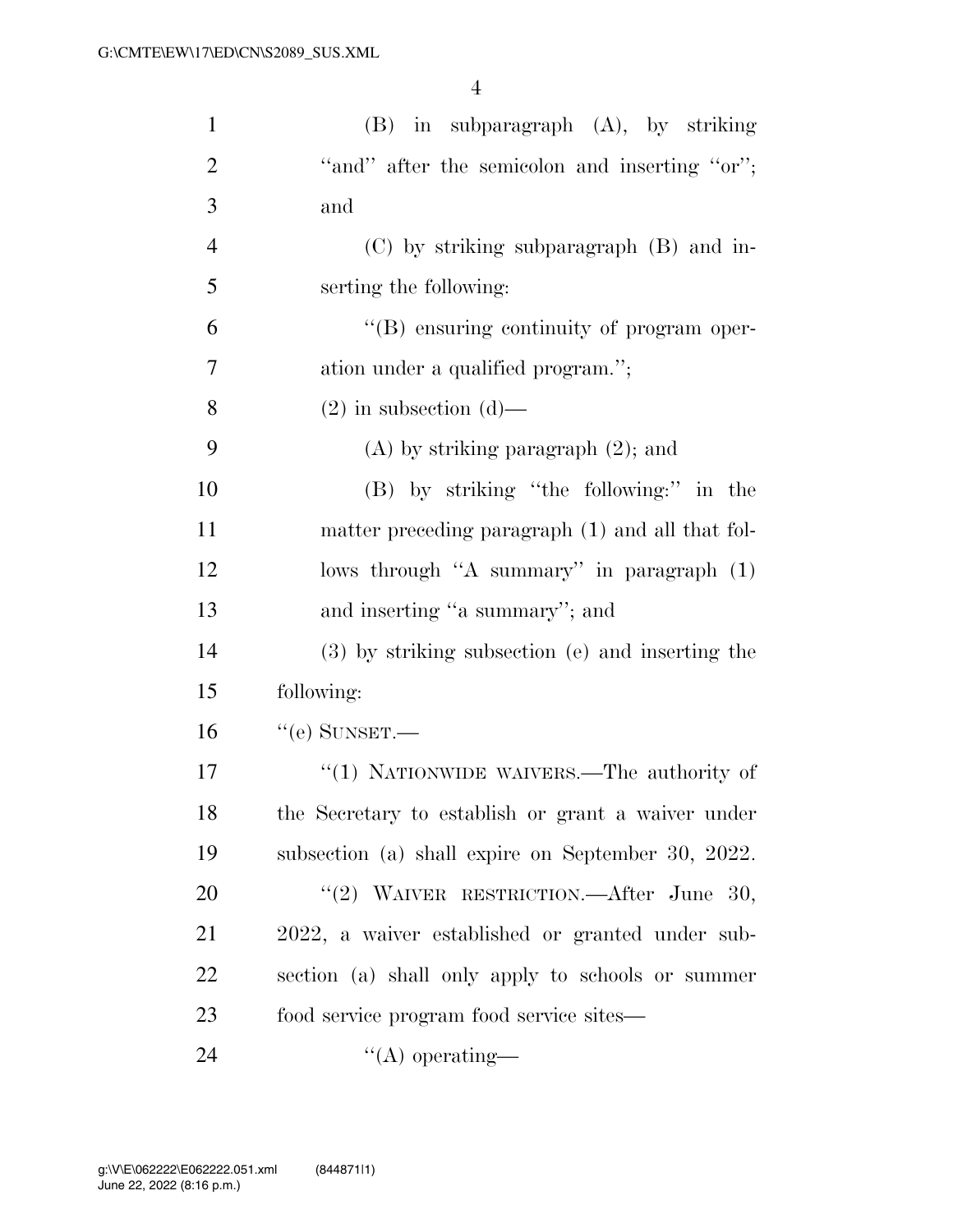| $\mathbf{1}$   | "(i) the qualified program described                     |
|----------------|----------------------------------------------------------|
| $\overline{c}$ | in subsection $(f)(1)(D)$ ; or                           |
| 3              | "(ii) the option described in section                    |
| $\overline{4}$ | $13(a)(8)$ of the Richard B. Russell Na-                 |
| 5              | tional School Lunch Act (42 U.S.C.                       |
| 6              | $1761(a)(8)$ ; and                                       |
| 7              | "(B) not operating the qualified program                 |
| 8              | described in subsection $(f)(1)(A)$ .                    |
| 9              | $``(3)$ OTHER WAIVERS.—                                  |
| 10             | "(A) CHILD AND ADULT CARE FOOD PRO-                      |
| 11             | GRAM WAIVER.—The authority of the Secretary              |
| 12             | to establish or grant a waiver under subsection          |
| 13             | (b) shall expire on June 30, 2022.                       |
| 14             | "(B) MEAL PATTERN WAIVER.—The au-                        |
| 15             | thority of the Secretary to establish or grant a         |
| 16             | waiver under subsection (c) shall expire on              |
| 17             | June 30, 2023.                                           |
| 18             | $\lq(4)$ LIMITATIONS.—A waiver authorized by the         |
| 19             | Secretary under this section shall not be in effect      |
| 20             | after the date on which the authority of the Sec-        |
| 21             | retary to establish or grant that waiver under this      |
| 22             | subsection expires.".                                    |
| 23             | (c) APPROPRIATION.—There are appropriated, out of        |
| 24             | any funds in the Treasury not otherwise appropriated,    |
| 25             | such sums as are necessary to provide waivers under sec- |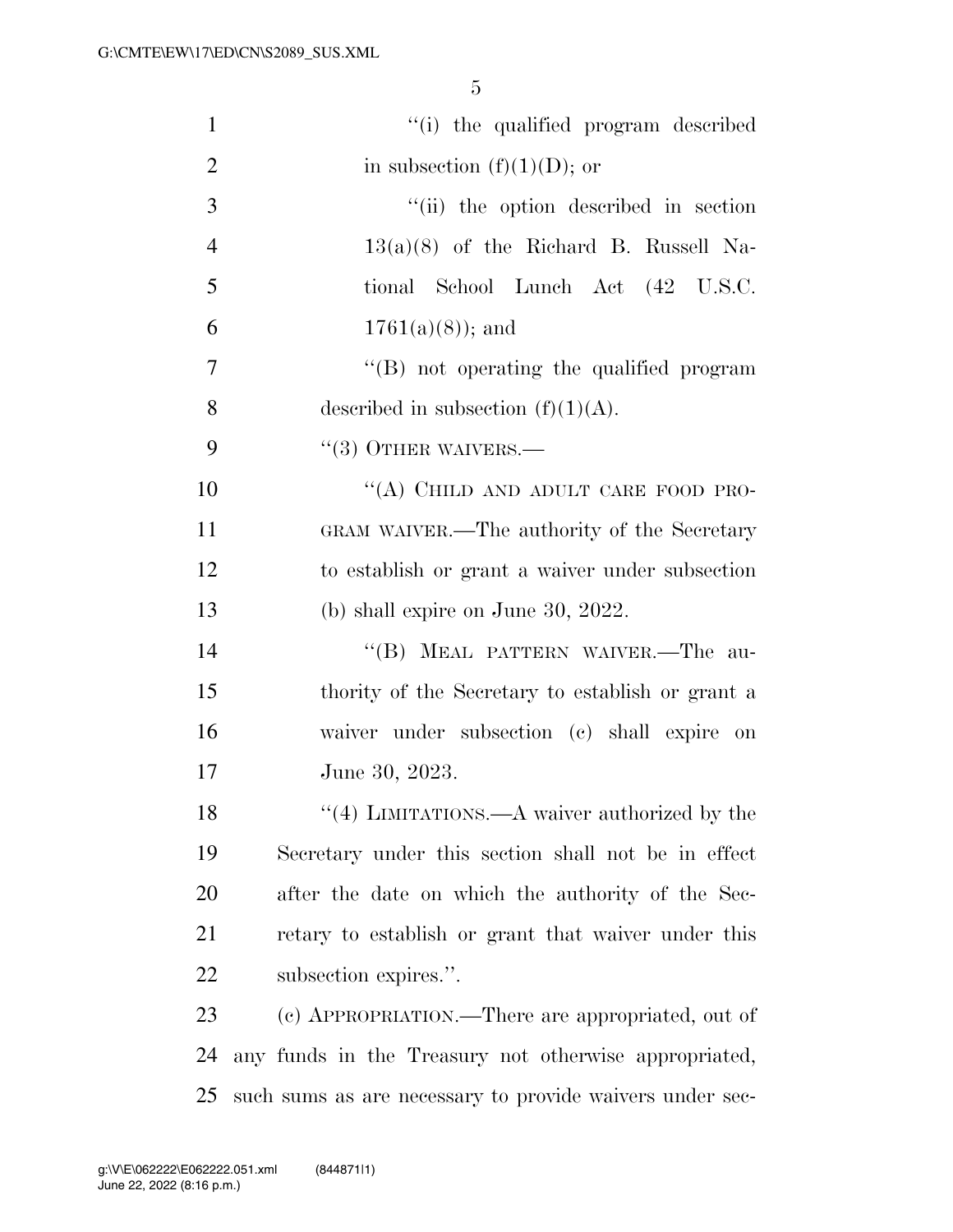| 1              | tion $2202(a)$ of the Families First Coronavirus Response |
|----------------|-----------------------------------------------------------|
| 2              | Act (42 U.S.C. 1760 note; Public Law 116–127) that        |
| 3              | $apply-$                                                  |
| $\overline{4}$ | (1) only during the months of May through                 |
| 5              | September in 2022; and                                    |
| 6              | $(2)$ to —                                                |
| 7              | $(A)$ the summer food service program for                 |
| 8              | children under section 13 of the Richard B.               |
| 9              | Russell National School Lunch Act (42 U.S.C.              |
| 10             | $1761$ ; or                                               |
| 11             | the option described in<br>section<br>(B)                 |
| 12             | $13(a)(8)$ of that Act (42 U.S.C. 1761(a)(8)).            |
| 13             | (d) NATIONWIDE WAIVER FOR SCHOOL YEAR 2022-               |
| 14             | $2023-$                                                   |
| 15             | (1) IN GENERAL.—For purposes of school year               |
| 16             | 2022–2023, the Secretary of Agriculture may estab-        |
| 17             | lish waivers under section $12(1)$ of the Richard B.      |
| 18             | Russell National School Lunch Act (42 U.S.C.              |
| 19             | $1760(l)$ )—                                              |
| 20             | (A) on a nationwide basis; and                            |
| 21             | (B) without regard to the requirements                    |
| 22             | under paragraphs $(1)$ , $(2)$ , and $(3)$ of such sec-   |
| 23             | tion that a State or eligible service provider            |
| 24             | shall submit an application for a waiver re-              |
| 25             | quest.                                                    |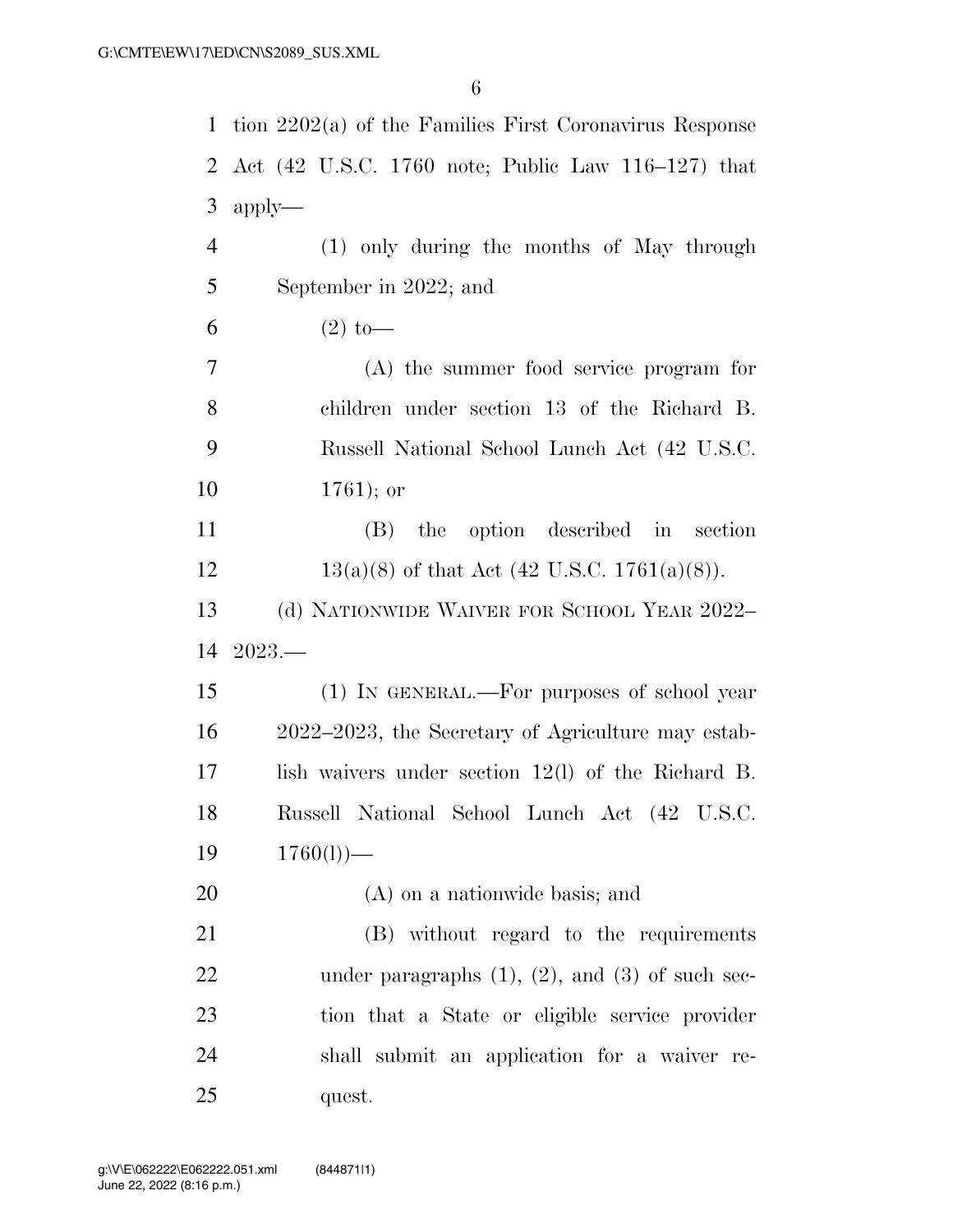| $\mathbf{1}$   | (2) SUNSET.—A nationwide waiver established                    |
|----------------|----------------------------------------------------------------|
| $\overline{2}$ | by the Secretary of Agriculture under section $12(1)$          |
| 3              | of the Richard B. Russell National School Lunch                |
| $\overline{4}$ | Act $(42 \text{ U.S.C. } 1760(l))$ pursuant to paragraph $(1)$ |
| 5              | shall not be in effect after June 30, 2023.                    |
| 6              | SEC. 3. CHILD AND ADULT CARE FOOD PROGRAM.                     |
| 7              | (a) IN GENERAL.—                                               |
| 8              | (1) TEMPORARY ADDITIONAL REIMBURSEMENT                         |
| 9              | FOR 2022-2023 SCHOOL YEAR.—Each meal and sup-                  |
| 10             | plement served under the program authorized by                 |
| 11             | section 17 of the Richard B. Russell National School           |
| 12             | Lunch Act (42 U.S.C. 1766) shall receive additional            |
| 13             | reimbursement in the amount of 10 cents.                       |
| 14             | LIMITATION.—The additional reimburse-<br>(2)                   |
| 15             | ment amount authorized under paragraph (1) shall               |
| 16             | only be available for the school year beginning July           |
| 17             | 2022.                                                          |
| 18             | (b) TIER DETERMINATIONS FOR 2022-2023 SCHOOL                   |
| 19             | YEAR.—For the school year beginning July 2022, a tier          |
| 20             | If family or group day care home described in subsection       |
| 21             | $(f)(3)(A)(iii)$ of section 17 of the Richard B. Russell Na-   |
| 22             | tional School Lunch Act (42 U.S.C. 1766) shall be consid-      |
| 23             | ered a tier I family or group day care home for purposes       |
| 24             | of the program authorized under that section.                  |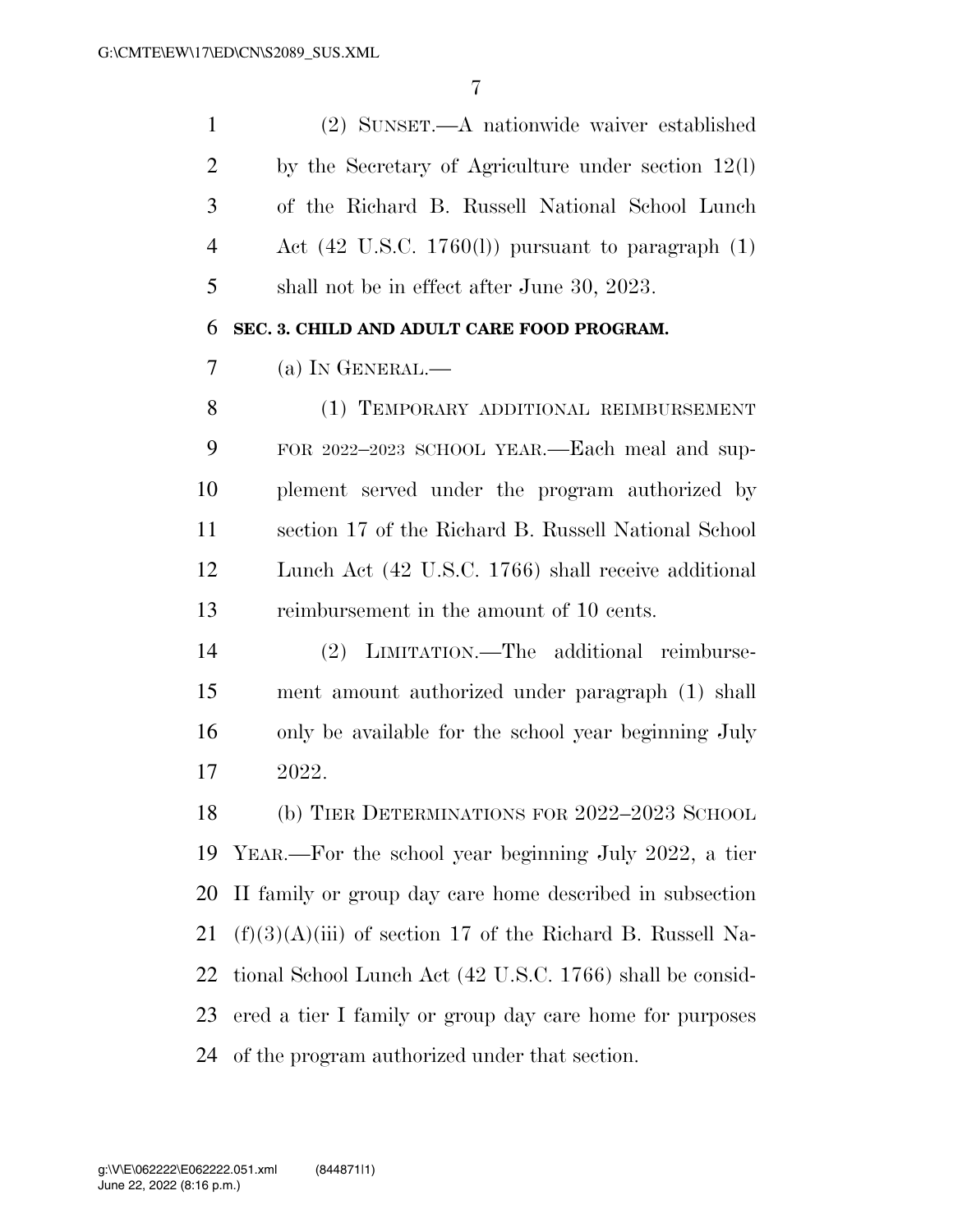(c) APPROPRIATIONS.—There are appropriated, out of any funds in the Treasury not otherwise appropriated, such sums as are necessary to carry out this section.

#### **SEC. 4. RESCISSIONS AND SUNSET.**

(a) RESCISSIONS.—

(1) USDA.—

 (A) Of the unobligated balances from amounts made available to the Department of Agriculture in section 1001(a) of the American Rescue Plan Act of 2021 (7 U.S.C. 7501 note; Public Law 117–2), \$1,000,000,000 are hereby permanently rescinded.

 (B) Of the unobligated balances from amounts made available to the Department of Agriculture in section 751 of division N of the Consolidated Appropriations Act, 2021 (Public Law 116–260; 134 Stat. 2105), \$400,000,000 are hereby permanently rescinded.

 (2) DEPARTMENT OF EDUCATION.—Of the un- obligated balances from amounts made available to 21 the Department of Education in section 2003 of title 22 II of the American Rescue Plan Act of 2021 (Public Law 117–2; 135 Stat. 23) and allocated to institu- tions of higher education as defined in section 102(b) of the Higher Education Act of 1965 (20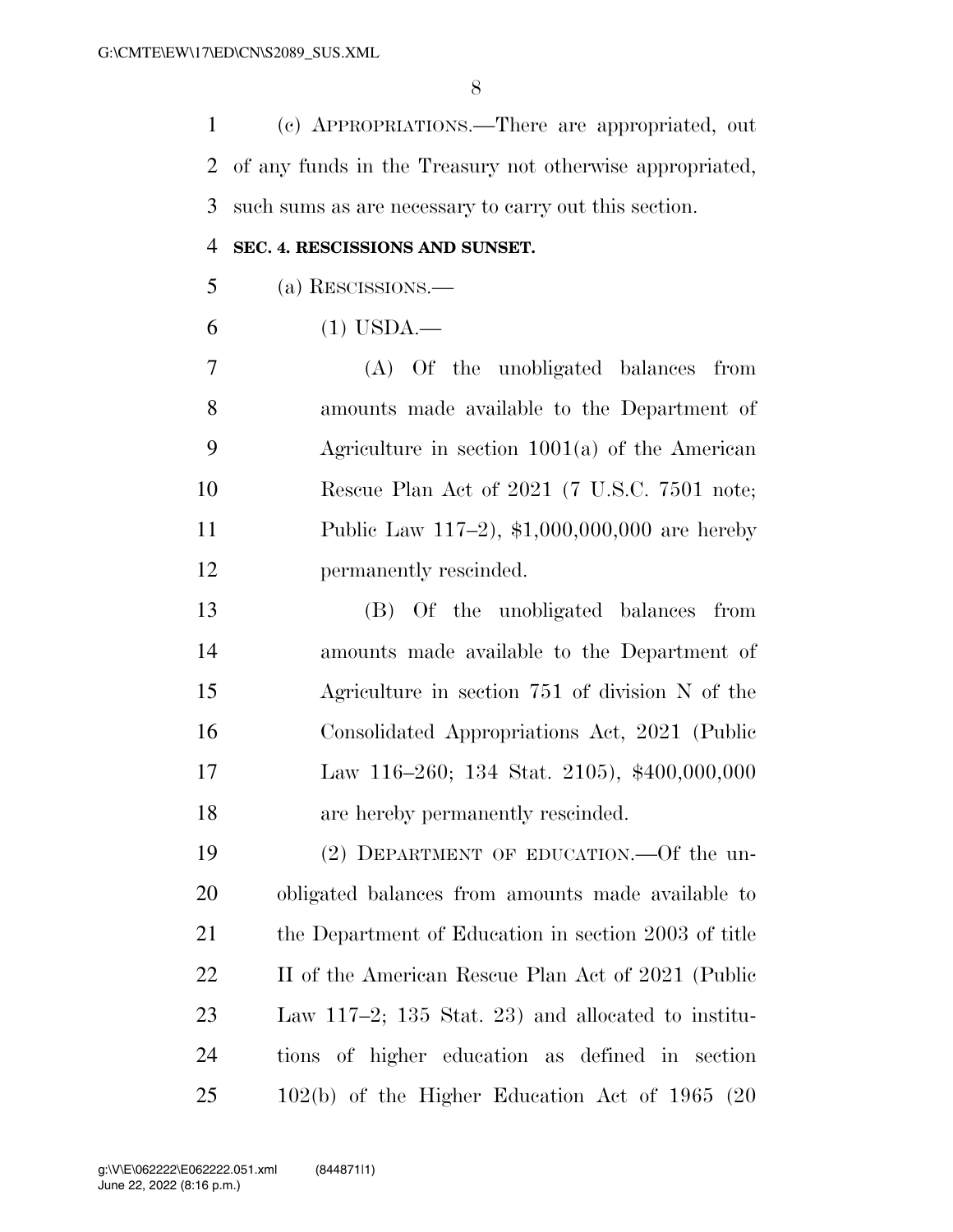U.S.C. 1002(b)), \$400,000,000 are hereby perma-nently rescinded.

 (3) SBA.—Of the unobligated balances from amounts made available to the Small Business Ad- ministration in section 5005 of the American Rescue Plan Act of 2021 (Public Law 117–2; 135 Stat. 91) 7 and in section  $323(d)(1)(H)$  of division N of the Consolidated Appropriations Act, 2021 (Public Law 116–260; 134 Stat. 2021) to carry out section 324 of such division of such Act (15 U.S.C. 9009a), \$1,500,000,000 are hereby permanently rescinded.

 (b) ADDITIONAL RESCISSION.—Of the unobligated balances from amounts made available to the Department of Agriculture under the heading ''Agricultural Pro- grams—Office of the Secretary'' in title I of division B of the Coronavirus Aid, Relief, and Economic Security Act (Public Law 116–136; 134 Stat. 505), \$600,000,000 are hereby permanently rescinded.

 (c) SUNSET.—Section 756 of division N of the Con- solidated Appropriations Act, 2021 (7 U.S.C. 2254c), is amended by striking ''for fiscal year'' and all that follows through ''thereafter'' and inserting ''for each of fiscal years 2021 and 2022''.